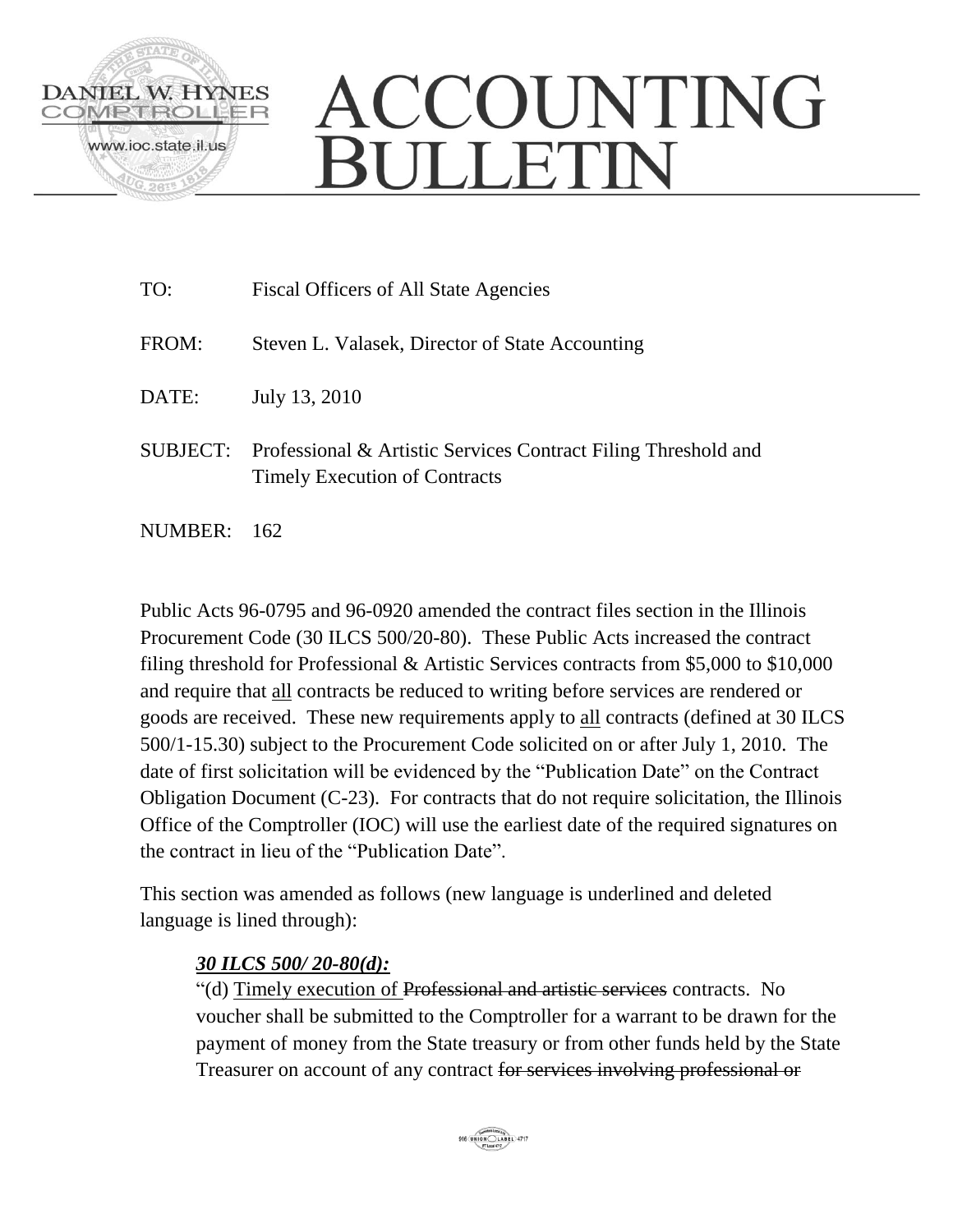artistic skills involving an expenditure of more than \$5,000 for the same type of service at the same location during any fiscal year unless the contract is reduced to writing before the services are performed and filed with the Comptroller. Vendors shall not be paid for any goods that were received or services that were rendered before the contract was reduced to writing and signed by all necessary parties. A chief procurement officer may request an exception to this subsection by submitting a written statement to the Comptroller and Treasurer setting forth the circumstances and reasons why the contract could not be reduced to writing before the supplies were received or services were performed. A waiver of this subsection must be approved by the Comptroller and Treasurer. When a contract for professional or artistic skills in excess of \$5,000 was not reduced to writing before the services were performed, the Comptroller shall refuse to issue a warrant for payment for the services until the State agency files with the Comptroller:

(1) a written contract covering the services, and

(2) an affidavit, signed by the chief executive officer of the State agency or his or her designee, stating that the services for which payment is being made were agreed to before commencement of the services and setting forth an explanation of why the contract was not reduced to writing before the services commenced.

A copy of this affidavit shall be filed with the Auditor General. This Section shall not apply to emergency purchases if notice of the emergency purchase is filed with the Procurement Policy Board and published in the Bulletin as required by this Code. The Comptroller shall maintain professional or artistic service contracts filed under this Section separately from other filed contracts."

The IOC will reject any contract for goods or services executed after the beginning date of the contract. Public Act 96-0795 allows the following two exceptions:

1. Emergency purchase transactions (award code "E") are exempt from this requirement. To process an emergency purchase transaction that was executed after the beginning date of the contract, the agency must submit a copy of the Procurement Bulletin publication with the contract.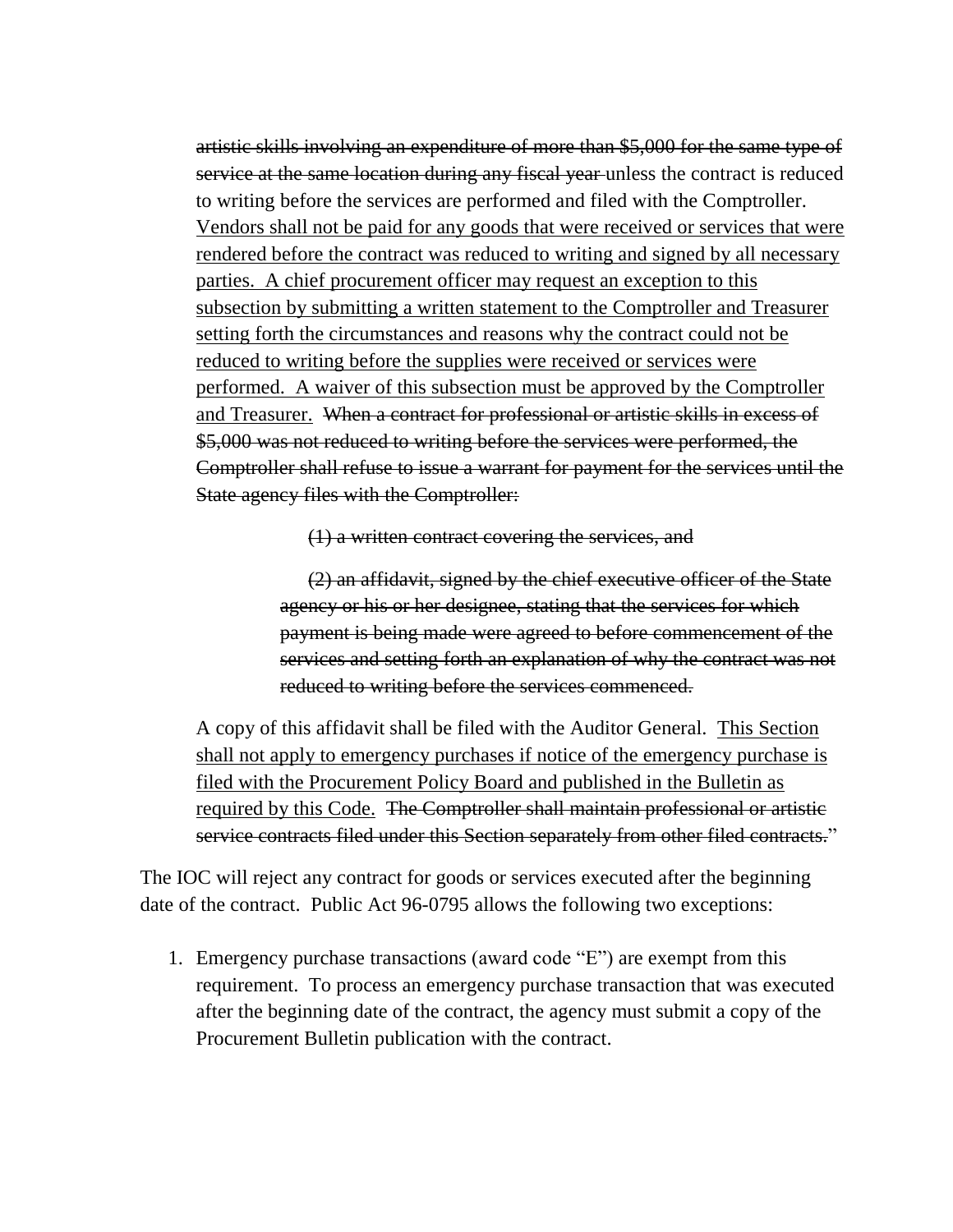2. The chief procurement officer (CPO) can request an exception to this requirement by submitting a Late Execution Affidavit to the IOC.

A Late Execution Affidavit (example attached) must contain all the following elements:

- obligation number
- contracting agency number;
- contracting agency name;
- contact name and address:
- vendor name:
- description of the goods/services to be provided under the agreement;
- statement that both parties agreed to the goods/services prior to the receipt of goods or the commencement of services;
- **detailed** explanation of why the agreement was not reduced to writing before the goods were received or the services were commenced; and
- original signature of the CPO or designee (as supported by a signature card).

Prior to the submission of the contract and Contract Obligation Document, the notarized Late Execution Affidavit must be submitted to:

> Illinois Office of the Comptroller Attn: Director of State Accounting 325 West Adams Springfield, IL 62704-1871

The IOC will coordinate the review process with the Treasurer's Office. Once the review is completed, the IOC and the Treasurer's Office will return the original affidavit with the final determination to the contact person identified on the affidavit. If it is not approved, the CPO must correct any deficiencies and return a new affidavit to the address above. When it is approved, the agency can submit the contract, Contract Obligation Document, and the approved affidavit (original and one copy) to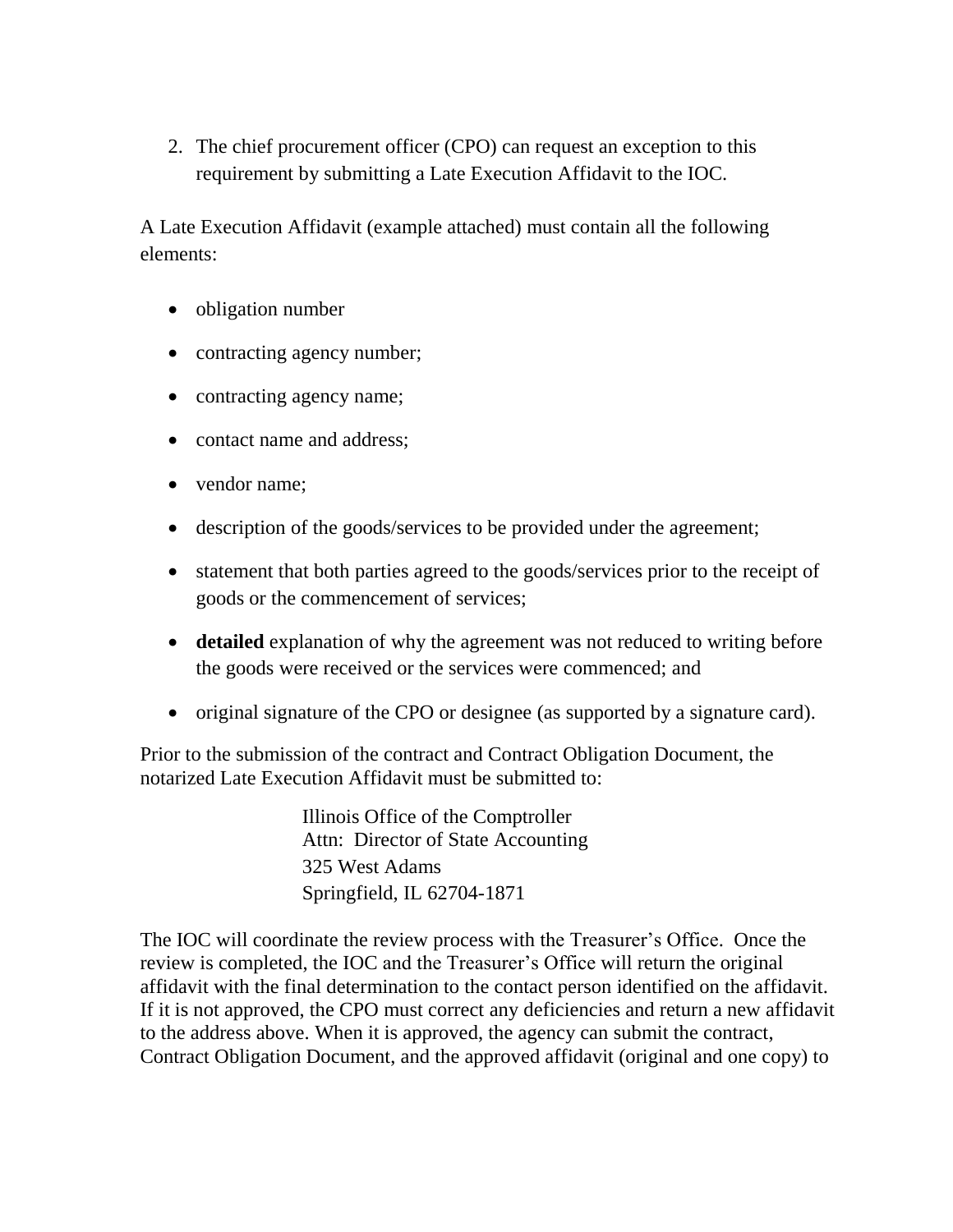the IOC for processing. The IOC will forward a copy of the affidavit to the Office of the Auditor General once the contract has been accepted.

If you have any questions concerning this bulletin, please contact John Donelan at (217) 782-3608. Agencies may access this and other Accounting, Payroll and SAMS Bulletins on the Comptroller's website at [www.ioc.state.il/us](http://www.ioc.state.il/us) under Resource Library.